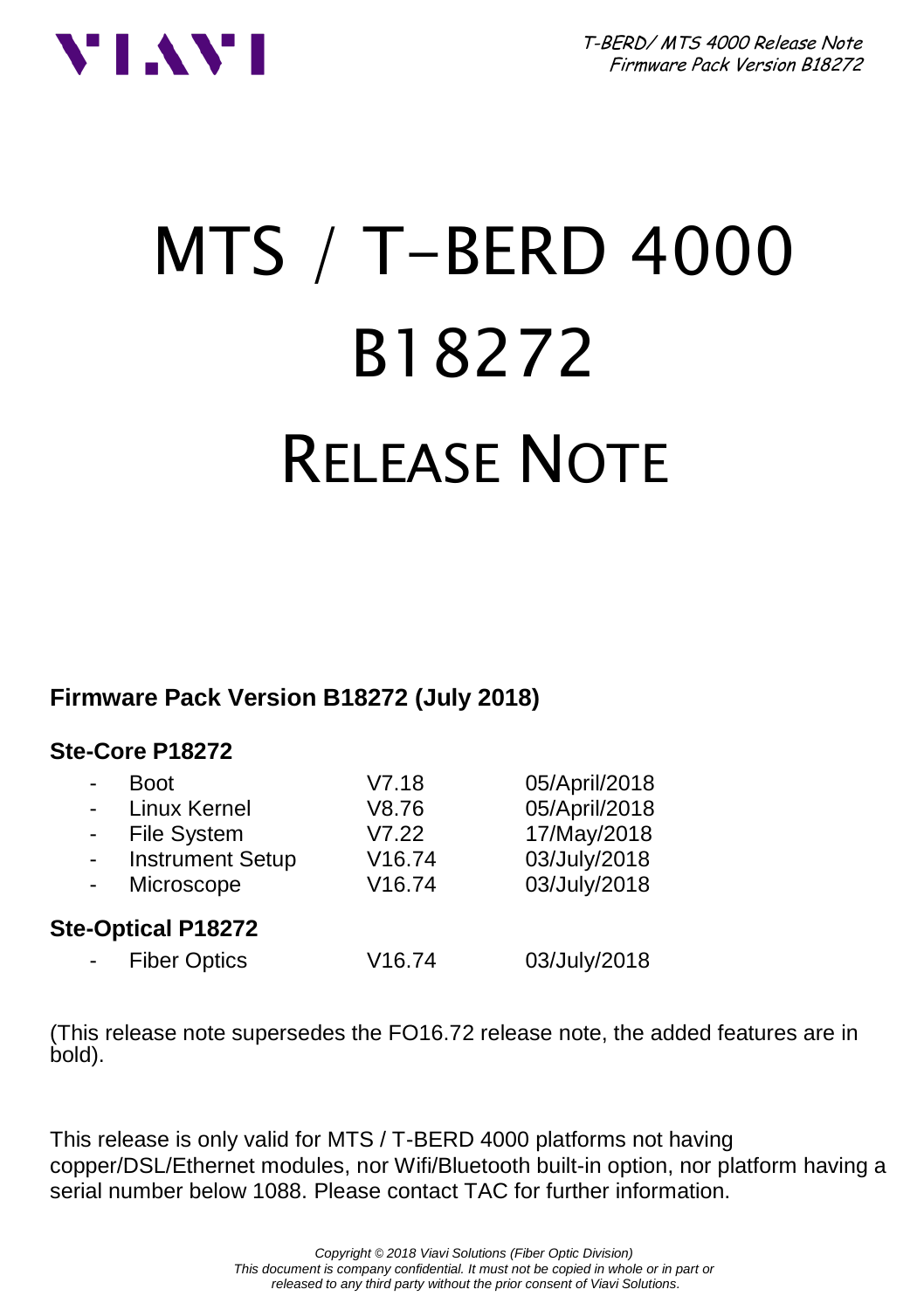

# **CONTENT**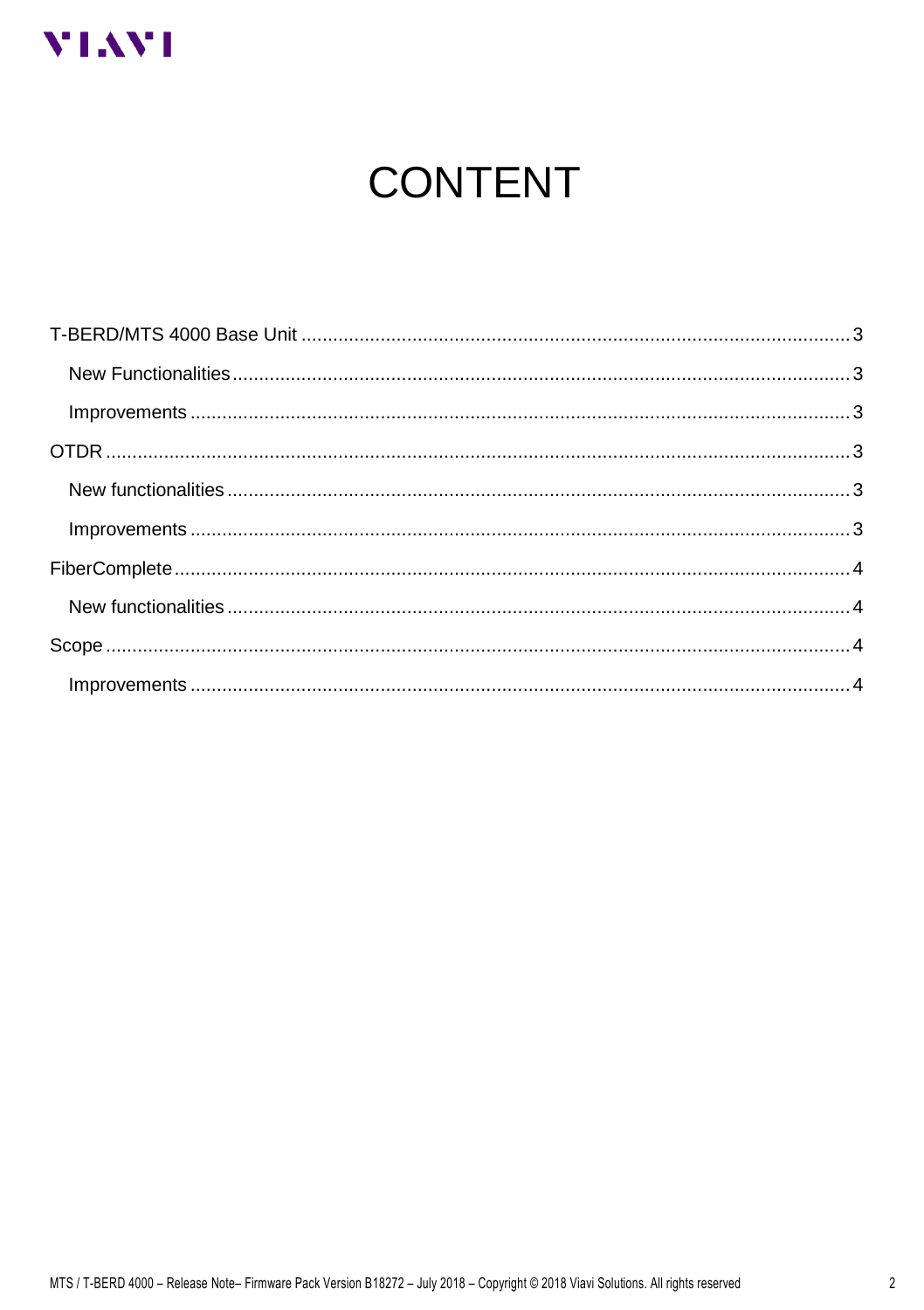# **VIAVI**

## <span id="page-2-0"></span>T-BERD/MTS 4000 Base Unit

#### <span id="page-2-1"></span>*New Functionalities*

#### ➢ **Viavi Certifi compatible**

#### <span id="page-2-2"></span>*Improvements*

- ➢ Improved Bluetooth pairing
- ➢ Improved management of wifi menu and wifi IP address
- ➢ Improved upgrade management with Japanese language
- ➢ Improved management of Ethernet 100M
- $\triangleright$  Faster access to the given function from the home page
- ➢ Improved management of IPv6 address in static mode
- ➢ Improved proxy management with Ethernet
- ➢ Improved wifi key/password edition

## <span id="page-2-3"></span>OTDR

#### <span id="page-2-4"></span>*New functionalities*

- ➢ Ability to provide custom labels on storage information for SmartTest
- ➢ Addition of specific icon stressing connector + bend

#### <span id="page-2-5"></span>*Improvements*

- $\triangleright$  Improved automatic measurements on long distance  $> 14/18$  dB of loss (regression since V15.90)
- $\triangleright$  Improved handling of txt report when deleting one trace
- ➢ SmartTest: Renaming of default configuration files and ability to move to the config directory when selecting a configuration file
- ➢ CWDM and DWDM OTDR module: management of SmartTest mode
- $\triangleright$  DWMD OTDR module: improved management of wavelength selection, as well as channel selection, close to THz and nm values
- ➢ Improved management of ORL alarm when using .CSOR files
- ➢ Improved bend management even with the use of event code
- ➢ Improved SmartTest function
- ➢ Improved real time measurement menu
- $\triangleright$  Improved management of manual range
- $\triangleright$  Ability to perform a launch cable measurement and populate the measured distance into the launch cable setup
- $\triangleright$  Improved management of macro when the MTS did not create it and never used any macro before
- ➢ Ability of projects to be stored in extended memory